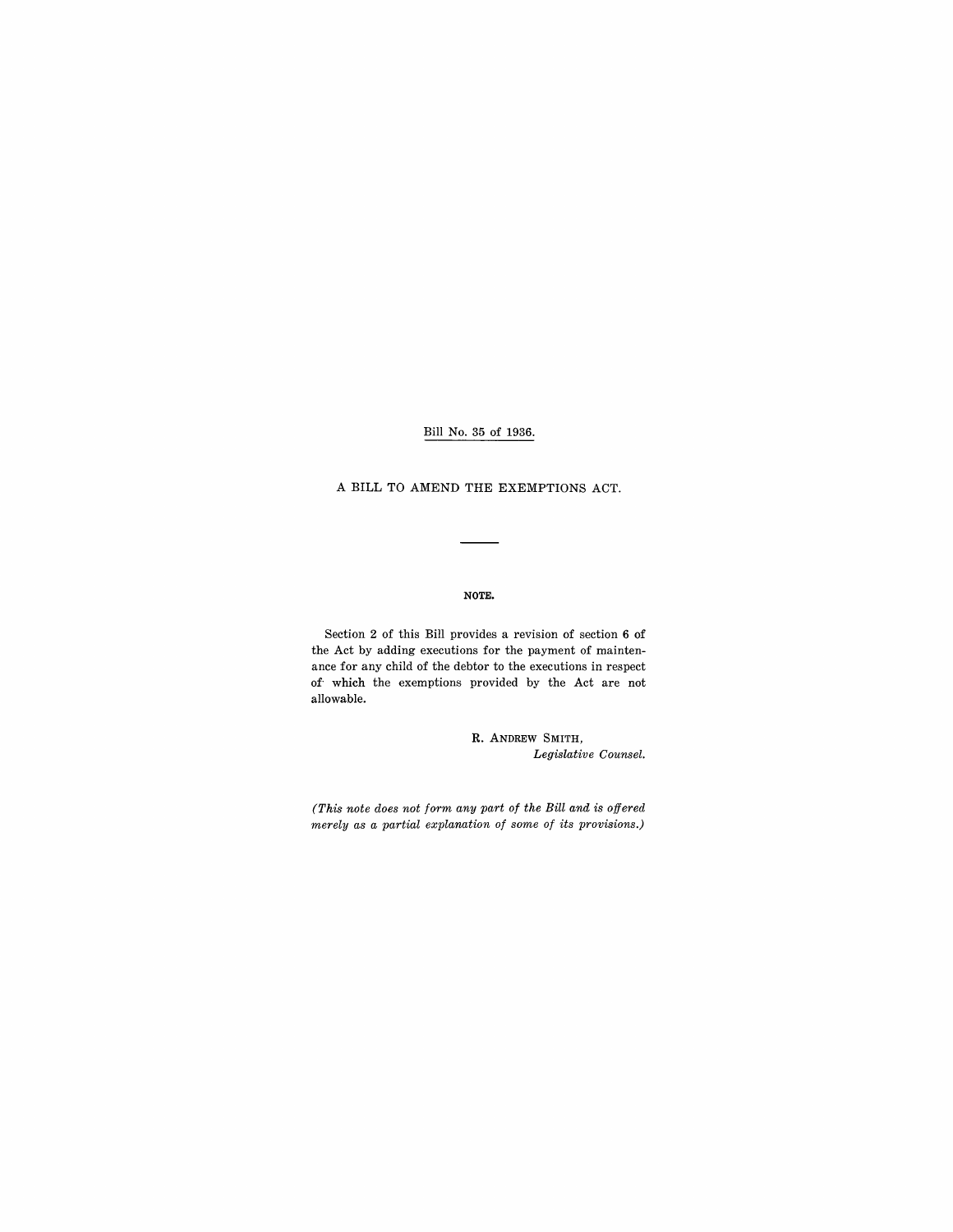# **BILL**

## No. 35 of 1936.

#### An Act to amend The Exemptions Act.

#### *(Assented to* , 1936.)

**HIS** MAJESTY, by and with the advice and consent of the Legislative Assembly of the Province of Alberta, enacts as follows:

**1.** This Act may be cited as *"The Exemptions Act Amendment Act, 1936."* 

**2.** The Exemptions Act, being chapter 95 of the Revised Statutes of Alberta, 1922, is hereby amended by striking out section 6 thereof and by substituting therefor the following:  $\cdot$  (c). The provisions of section 2 sha

- 
- abscond from the Province, leaving no wife or<br>husband or infant children within the Province; or<br>" $(b)$  to any execution issued upon any judgment or order<br>for the payment of alimony or for the payment of<br>maintenance by a h wife, as the case may be, or for the payment of maintenance for any child of the debtor."

**3.** This Act shall come into force on the day upon which it is assented to.